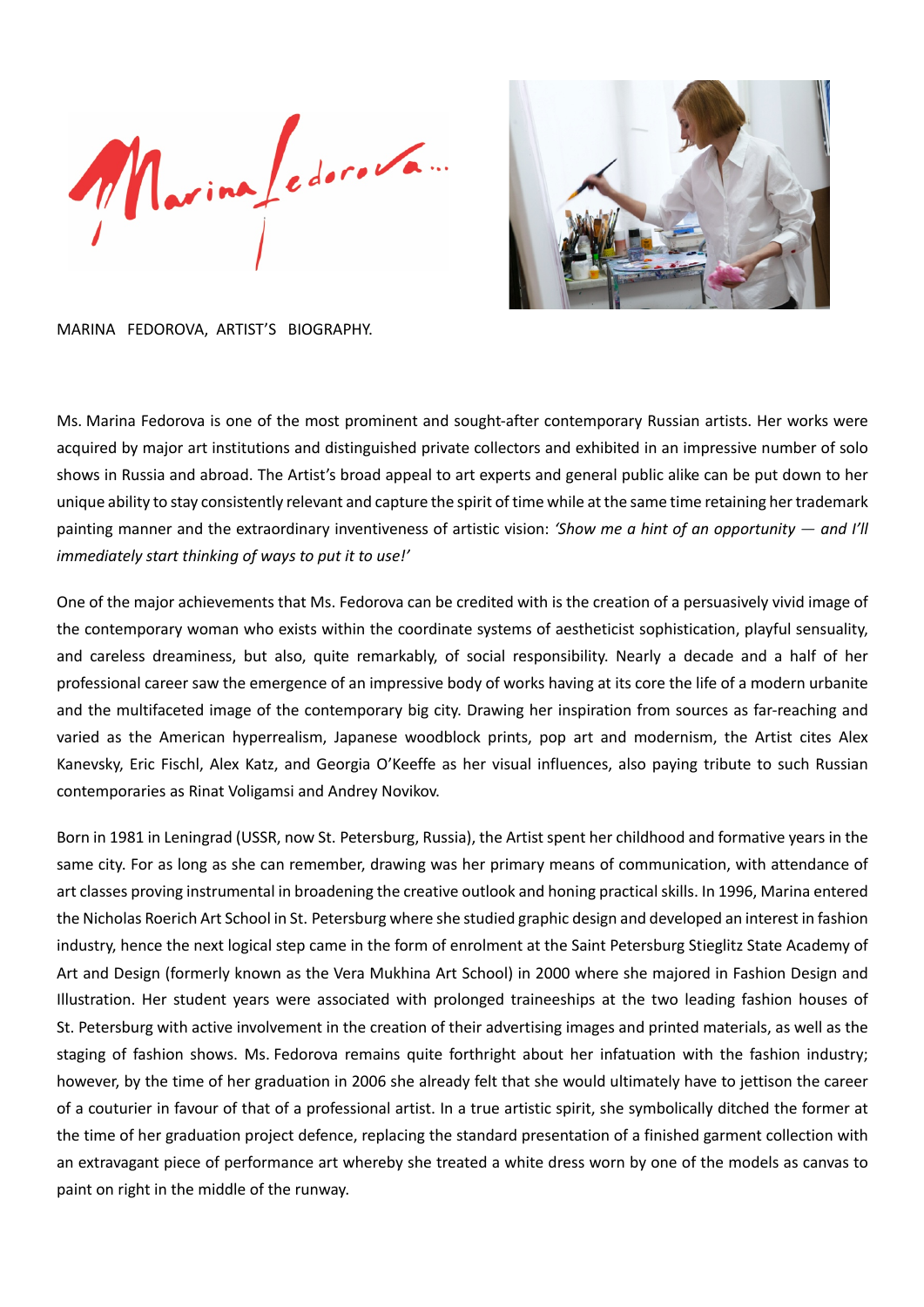Early 2000s were marked by active involvement in group shows and first solo projects in which Ms. Fedorova initially took alternating roles of fashion designer and artist. Her preferred imagery at the start of the artistic journey can obviously be traced back to her long-running ties to the fashion world and contributions to *Dress Code* magazine as editorial illustrator: here abound stylish young people, pronouncedly European in appearance and surrounded by a plethora of objects and accessories that communicate a propensity for hedonism, luxury, and success. This instantly recognizable succession of images put special emphasis on fashionable details and glossy magazine-derived glamour, without, however, any deliberate over-exaggeration: the Artist sees them not as cult objects, but rather as the reflection of her everyday working routine.

Although her visual manner transformed over the years, her painting technique remained relatively unchanged: present throughout her entire oeuvre are the characteristic poster-like composition and a pronounced preference for pure colours, with the creative tasksimmediately at hand requiring an *alla prima* working style, with itsswift and direct administering of paint. Regardless of whether she is working with watercolours, tempera, acrylics or oil paints, Ms. Fedorova's approach is constantly focused on capturing and evoking various fleeting, transient moments and states.

The Artist might count among her indisputable achievements the signature treatment of visual scenes reminiscent of collages or digitally processed snapshots: the faces of protagonists and other meaningful elements are oftentimes left out, with casual gestures, postures, and arrangements of seemingly secondary items brought to the fore. It seems as if the primary intention is not to portray the character, but to impart the impression of dreamy contemplation — and all visible elements ostensibly serve this goal. The Artist enhances her palette with liberal use of red, drawing on the symbolic implications and magnetism of this colour. Another trademark element is the incorporation of handwritten words and phrases that provide verbal commentary on and visual counterpoint to the picture.

The period between 2005 and 2009 saw Ms. Fedorova's collaboration with the leading St. Petersburg-based gallery D137, at that time closely involved with such trending local artists as Vladislav Mamyshev-Monroe, Georgy Guryanov, and Olga Tobreluts — proponents of the influential New Academy of Fine Arts. For the aspiring Artist, this turned out to be the first significant exhibition venue, a place of schooling, an art residency, and a creative stepping stone: the gallery staged her first solo shows (*One Fine Day*, 2005; *Autumn Time*, 2006; *Living in Paris*, 2007; *Lonely*, 2008) and showcased her art at major art fairs in Russia and abroad (Art-Moscow, Arte Fiera in Bologna, Italy, and ArtVilnius in Vilnius, Lithuania). An important factor of professional advancement was the role played by the gallery's director: Olga Osterberg was among the first heavyweights in the artistic community to put her faith in the up-and-coming Artist, allowing her to realise many ambitious ideas and projects and plunge headlong into the exciting whirlpool of creative life. At certain points the gallery served not only as the exhibition space, but as the Artist's makeshift studio. Marina retains fond memories of that period: despite the sometimes strained living circumstances, work was easy and fun, while the genuine feeling of artistic kinship and shared creative ground provided an inspiring and empowering influence.

The paintings from that time display lots of readily identifiable visual motifs and luminaries from the worlds of fashion and film. The Artist depicts, among others, Yohji Yamamoto, Vivienne Westwood, Yves Saint-Laurent, and the celebrated Russian actress Renata Litvinova, at the same time copying stills from the European New Wave cinema and Wong Kar-Wai's movies and referencing the distinctive atmosphere of paintings by Edward Hopper and, to a certain degree, René Magritte. Such homages, on the one hand, declare the sublime style as the Artist's reference point, and,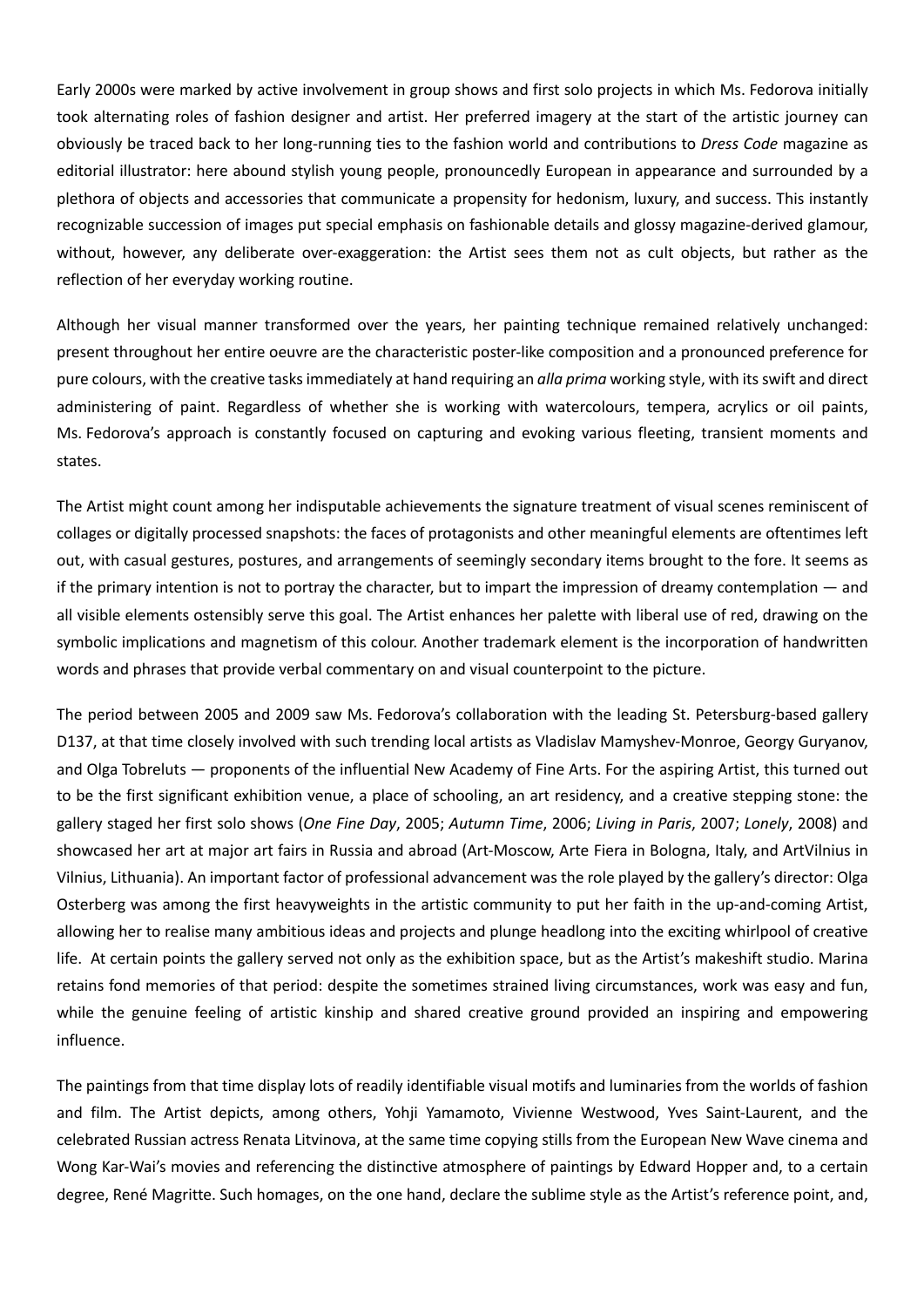on the other, delineate the common ground where her already recognizable characters visually stand toe to toe with demigods.



The ambitious young Artist quickly and firmly established herself in the professional circles: in 2007, she became the official graphic designer of the 7th International Ballet Festival MARIINSKY, in 2008, was nominated for the prestigious Kandinsky Prize, and in 2010, participated in the Christie's Charity Gala Auction at the State Russian Museum.

The first trips abroad and experiences of new cities presented a rich and diverse field for creative exploration. The visit to Paris on a student exchange program to study theatrical costume set the visual code of stylish city life visibly present in many painting series and finding the most complete expression in *Living in Paris* (2007). France would continue to feature heavily in Marina's European projects: the Paris-based Orel Art gallery presented her *Brief Encounters* (2007) and *Retour — Stop — Cadre* (2009) exhibitions and showcased her works at Art Paris show; in 2008, she was named the Artist of the Year for the Nicolas Feuillatte Champagne; and finally in 2018, the Château d'Ardelay museum in Les Herbiers hosted an extensive retrospective of her art.



The contemporary big city is both an action scene and an actor here: the stories unfurling in certain locations were triggered by these locations in the first place. The person depicted, be it the Artist's favourite model or twin, a highly stylised partner, or a secondary character spotlighted in the crowd, is inconceivable without his or her urban environment. Each painting is a film still telling a story, while each exhibition in its entirety acts as a shot-by-shot breakdown of a generalised metanarrative. Ms. Fedorova is an exceptionally attentive observer: impressions of Moscow, various Italian cities, New York, and London subsequently find way into such thematically contained series as *Stolichnaya* (2011), *Italy in My Heart* (2013), *NY/New You* (2015), and *British Accent* (2017), focusing not so much on iconic landmarks as on capturing the spirit and energy of a particular city or landscape. Kremlin or Big Ben provide a backdrop for what is happening to an individual instead of merely serving as place markers.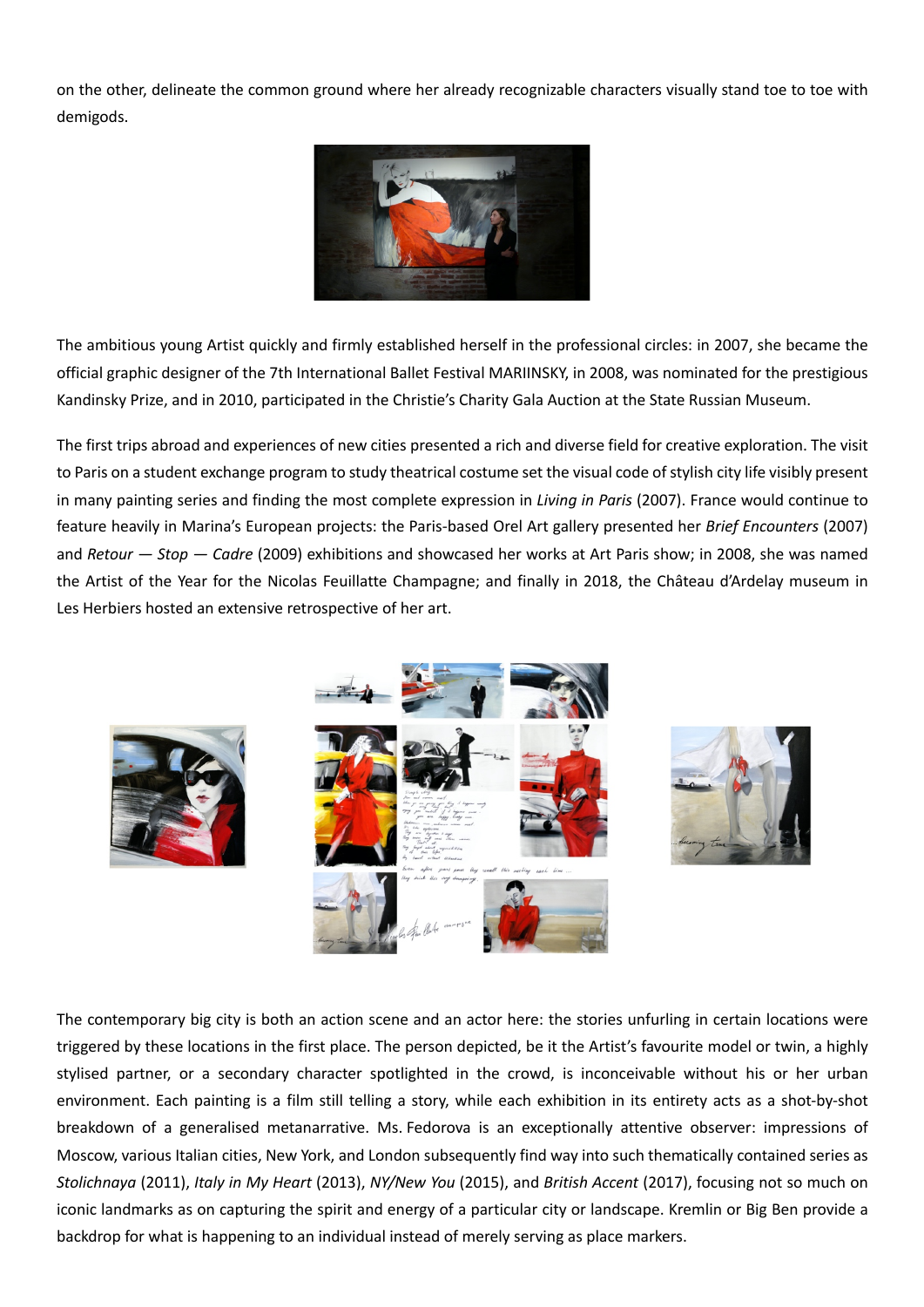A sequence of important life events and, in particular, the birth of two children helped the Artist substantially reevaluate the role of art in her life, at the same time expanding her subject range. The artworks become increasingly more personal, and the gap between the protagonist and the Artist narrows. Central to Ms. Fedorova's art now is the modern sensitive and sensible woman who seems to close the viewer's attention on herself: even in the absence of a female character, one cannot help perceiving the unravelling scene from the female perspective.

The pointedly more brutal, at times unsettling images created for *08.08.08.* (2009), *Bluebeard* (2010), *Sacrifice* (2012), and *Reflections* (2012) are fraught with the motifs of violence, threat, estrangement, and despair, but this is obviously not to dumbfound the viewers, but rather to immerse them in a certain disturbing atmosphere. With realism as her departure point, Ms. Fedorova nevertheless seems to 'auto correct' the picture: painting real life scenes, she does not strive for hyperrealism with its tendency towards overemphasising various unsavoury details. As such, the images of armoured vehicles, garbage heaps, discarded mannequins, meat, and blood are subconsciously interpreted not as an angered protest, but as a creative meditation on the subject of destructive human relations and unsustainable consumption. The Artist's social and aesthetic outcry is probably at its most vocal in the large-scale triptych from 2015, The *Landfill of Consumer Society*, created for the *New Russian Storytellers* group show at the State Russian Museum.



Another group exhibition from roughly the same time, *Eeny, Meeny, Miny, Moe* (Lazarev Gallery, St. Petersburg, 2012), brought out a totally different side of the Artist, yielding a series of light and airy, fairytale-like images replete with *joie de vivre* and fullness of being. From then on, children, representing discovery and learning, joy and sincere emotion, start to appear repeatedly in the Artist's various projects, most palpably so in the serene and luminous *Prolonging the Summer* (Erarta Museum of Contemporary Art, St. Petersburg, 2015). *'The theme of childhood isthe most intimate one* in my entire oeuvre, most pristine, poignant, and engaging: after all, I am a mother of two who remains an artist,' reflects Marina.

Providing assistance to children in need of aid and support was also the main reason behind the Artist's involvement in various charity projects: *Contemporary Artists for Anton's Right Here Foundation* (Novy Museum, St. Petersburg, 2014), *The Art of Being There* (Moscow Museum of Modern Art, 2015), and *Inspired by Childhood* (joint charity exhibition by Life Line Foundation and K35 gallery, Moscow, 2016).

2010s were marked by a succession of important solo exhibitions in Russia and Europe, mostly in collaboration with such Russian institutions as Lazarev Gallery and K35 and the Finnish Gallery Kadieff (Helsinki). In 2012, Lazarev Gallery staged *Non-Accidental Encounters* and *Reflections*. The landmark *Reflections* drew a kind of bottom line under the Artist's creative journey to that date and featured an impressive number of novel visual approaches: alignment of planes and angles, distortion of reflective surfaces, imitation of textures. Caught in the imaginary viewfinder are not only clearly visible objects, but apparently peripheral images. It could be argued that *Reflections* established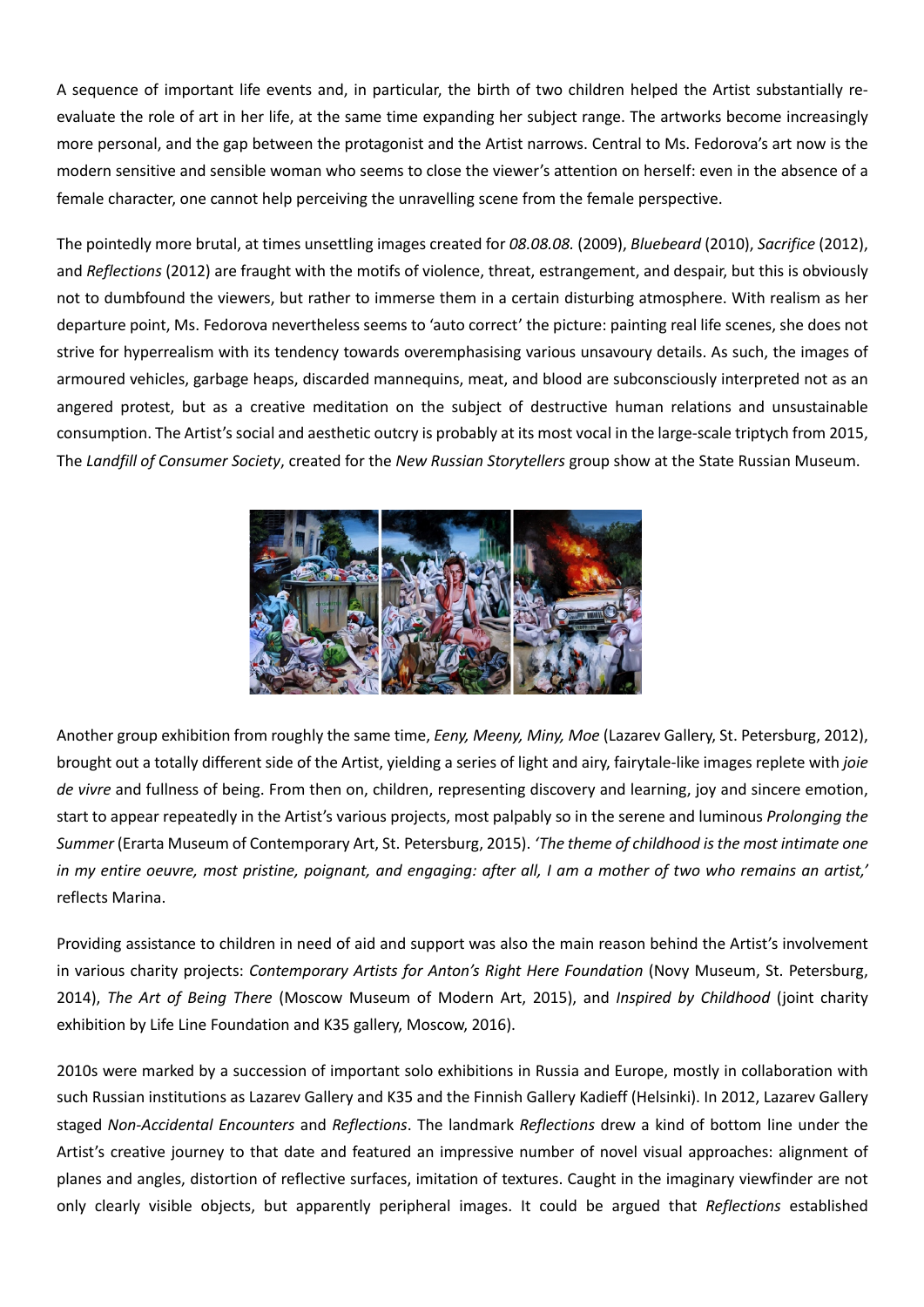Ms. Fedorova as an accomplished mature artist. Lazarev Gallery also represented her at such high-profile art fairs as Art-Moscow (2012), Art Monaco (2012), and Art Stage Singapore (2013).



The exhibitions at the Moscow K35 gallery *Moments. Expectations* (2013) and *Parallel* (2015) trace the gradual progression of such motifs as loneliness and the relations between men and women, with much attention paid to female portraits and nudes. In *Parallel*, the ambivalence of the world being pictured isreinforced by the colourscheme: the well-grounded everyday objects rendered in soft tones are seen next to vibrantly vivid fantasy visions outlined with the Artist's favourite red, black, and white.

Finally, Helsinki-based Kadieff Gallery hosted such projects as *In Red* (2010), *She Who Runs on the Waves* (2011), and *For Versace* (2012). Specifically for the off-site program of the 2013 Venetian Biennale, Marina created a series of paintings titled *Italy in My Heart*, juxtaposing her insightful observations of the country against multiple quotes from the post-WWII Italian cinema. Working closely with the Finnish gallery, the Artist spent a lot of time in Finland contemplating the Nordic nature, which quite understandably had an obvious bearing on her art, where new subjects and nuances started to surface. One obvious example is the ever-increasing presence of cool blue hues referencing the colour of the sea and the sky, of calm meditative detachment, with natural landscapes progressively coming to the fore.

Subsequently such desolate and seemingly uninhabited landscapes will become a mainstay in Ms. Fedorova's art. The very titles of such group shows as *Depopulating the Landscape* (Agency. Art Ru, Moscow, 2014) and *Laden Emptiness* (K35, 2015) allude to the narrative of empty spaces variously interpreted by the participating artists. The maximum possible distancing from city art was achieved with the introspective project *East of the Sun* (K35, 2018) inspired by trips to the Alps. Almost entirely consisting of new-romanticist, emotionally charged mountain views, it touches on traces of human presence only obliquely.

A standout fixture in the Artist's creative output of the 2010s is the large-scale *Kresty* series (Triumph, Moscow, 2014) devoted to the drama of separation and long wait for the significant other and, to a certain extent, to the accompanying romance. In essence a visual report documenting the life of the infamous jail, the series explores the various female roles of mother, sister, wife, or lover, be it an unknown average woman or the celebrated Russian poet Anna Akhmatova who in this case acts a composite character representing all women whose loved ones are in penal custody. Featuring eloquent portraits of inmates, sombre St. Petersburg cityscapes and interior views of the cells, the series foregrounds the symbolic implications of the prison's name (translated literally from the Russian as 'the Crosses'), the cruciform layout of its building, and the sign of the cross in general in all its simplicity and richness of meaning.